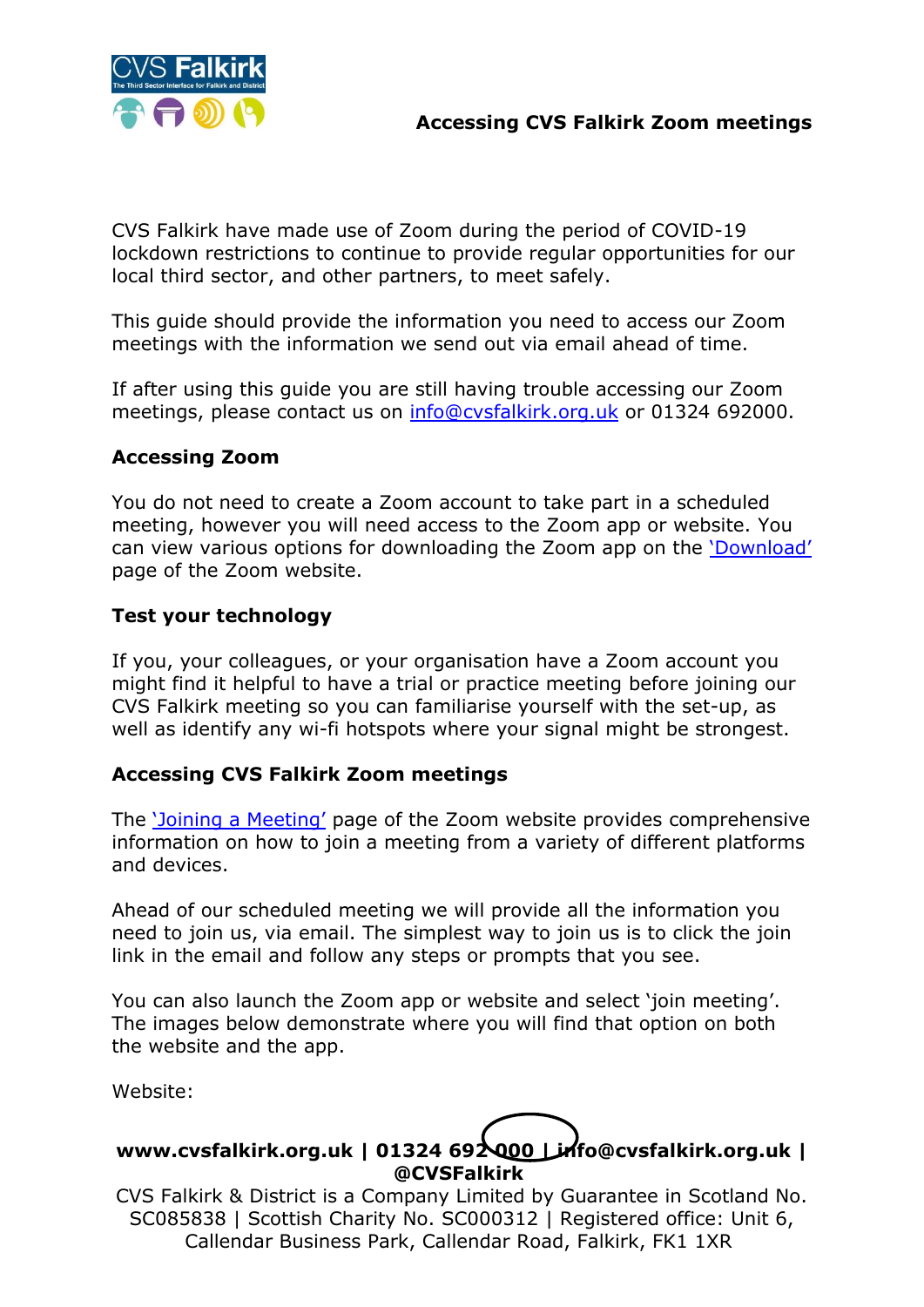

# **Accessing CVS Falkirk Zoom meetings**



If you join the meeting this way you will be prompted to enter the 11 digit meeting ID and your name. If necessary, you may also have to enter a password. This information will be provided in the email we send you inviting you to the scheduled meeting.

Please join the training session using computer audio, when given the option to do so. This will provide you with the best quality audio.

#### **Inside the meeting**

Once you have entered the meeting, you may be placed in a waiting room briefly. The meeting host will admit you into the session when its ready to start.

When you join the session, you will have the option to 'mute' and 'unmute' yourself, an example of the button you use to do so is shown below. This may look slightly different depending on the device you use to access the meeting. The meeting host has the option to 'mute all' participants and they may use this when appropriate.

You will also have the option to stop and start your video so you can decide if other participants can see you at any point in the meeting.

# **www.cvsfalkirk.org.uk | 01324 692 000 | info@cvsfalkirk.org.uk | @CVSFalkirk**

/S Falkirk District is a Company Limited by Guarantee in Scotland No. SC085838 | Scottish Charity No. SC000312 | Registered office: Unit 6, Callendar Business Park, Callendar Road, Falkirk, FK1 1XR